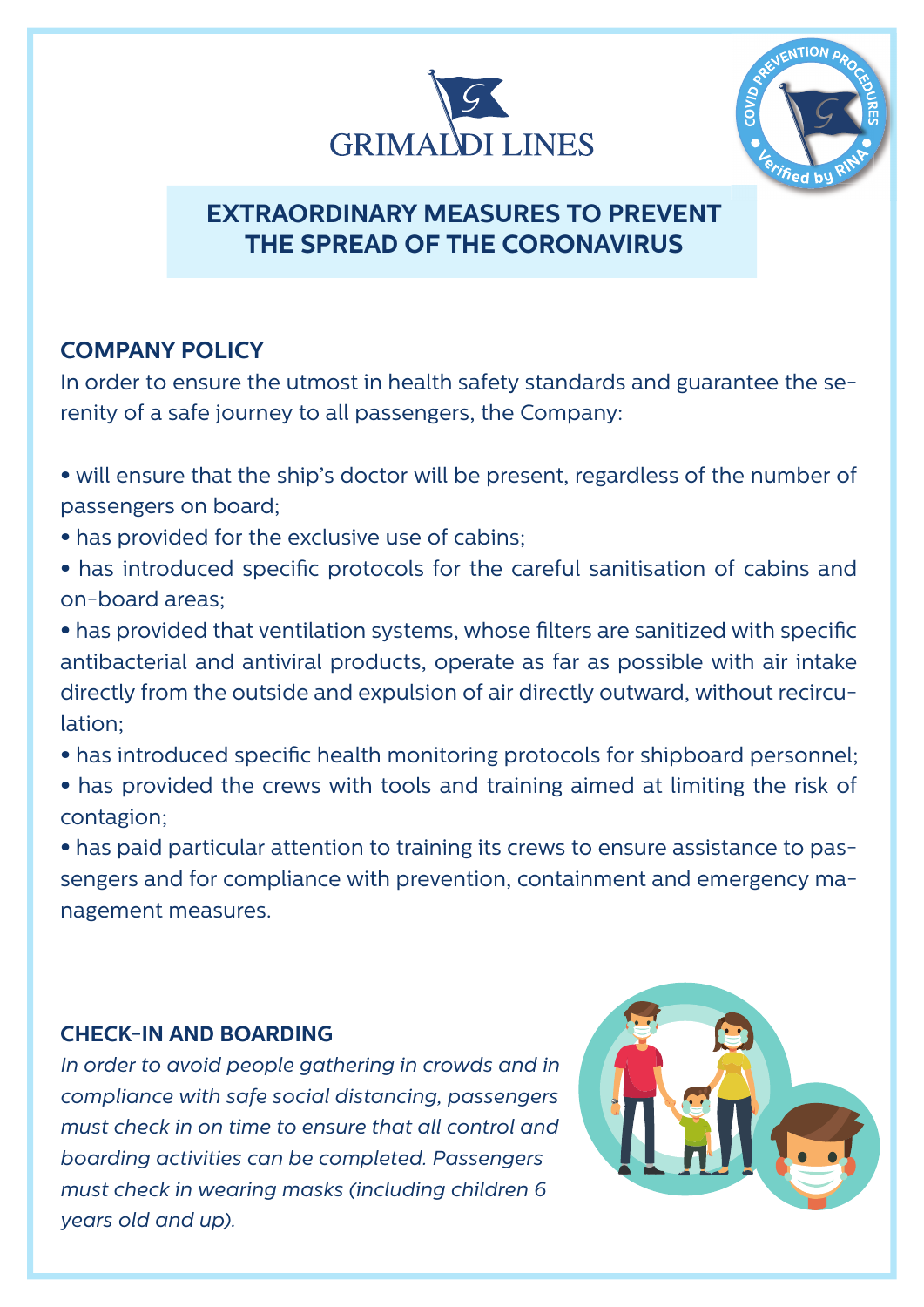

#### **CHECK-IN AND BOARDING**

*Those travelling with their car may preferably check-in while remaining in their vehicle and will*  receive from the control officer (checking documents *and tickets) a sticker with the cabin number to bring with them and another to stick on the car; at the ramp, the driver parks the car in the garage. Passengers will only need to go to the ticket office if they have to make changes* 

or additions to the ticket. The staff in charge of fast check-in will wear personal *protective equipment such as gloves and masks, limiting contact with the documents* 

> *to be checked as much as possible. Before boarding all passengers will have their temperature taken. Anyone with a temperature over 37.5 ° C, will not be allowed to board.*

### **RECEPTION ON BOARD**

*In order to speed up boarding - carried out strictly in compliance with safe social distancing and wearing masks - all the information that can be sent by the Company to the passenger and vice versa before departure is exchanged electronically at the time of booking. Cabins are assigned in advance.*



 *Passengers are frequently reminded to comply with beha viour and social distancing rules through the use of public announcements, informative flyers, posted in the public areas of the ship, and* 

du a

 *through a memo in the cabin. In corridors, at reception and in all common areas, including lifts, it is always mandatory to respect safe*

*social distancing of at least one meter between passengers.*



 *To facilitate compliance with this rule,* **barriers (Tendiflex) and signs will be used.** All reception staff on board will  *wear personal protective equipment such as gloves and masks. Disinfectant gel dispensers have been positioned at various points on the ship.*